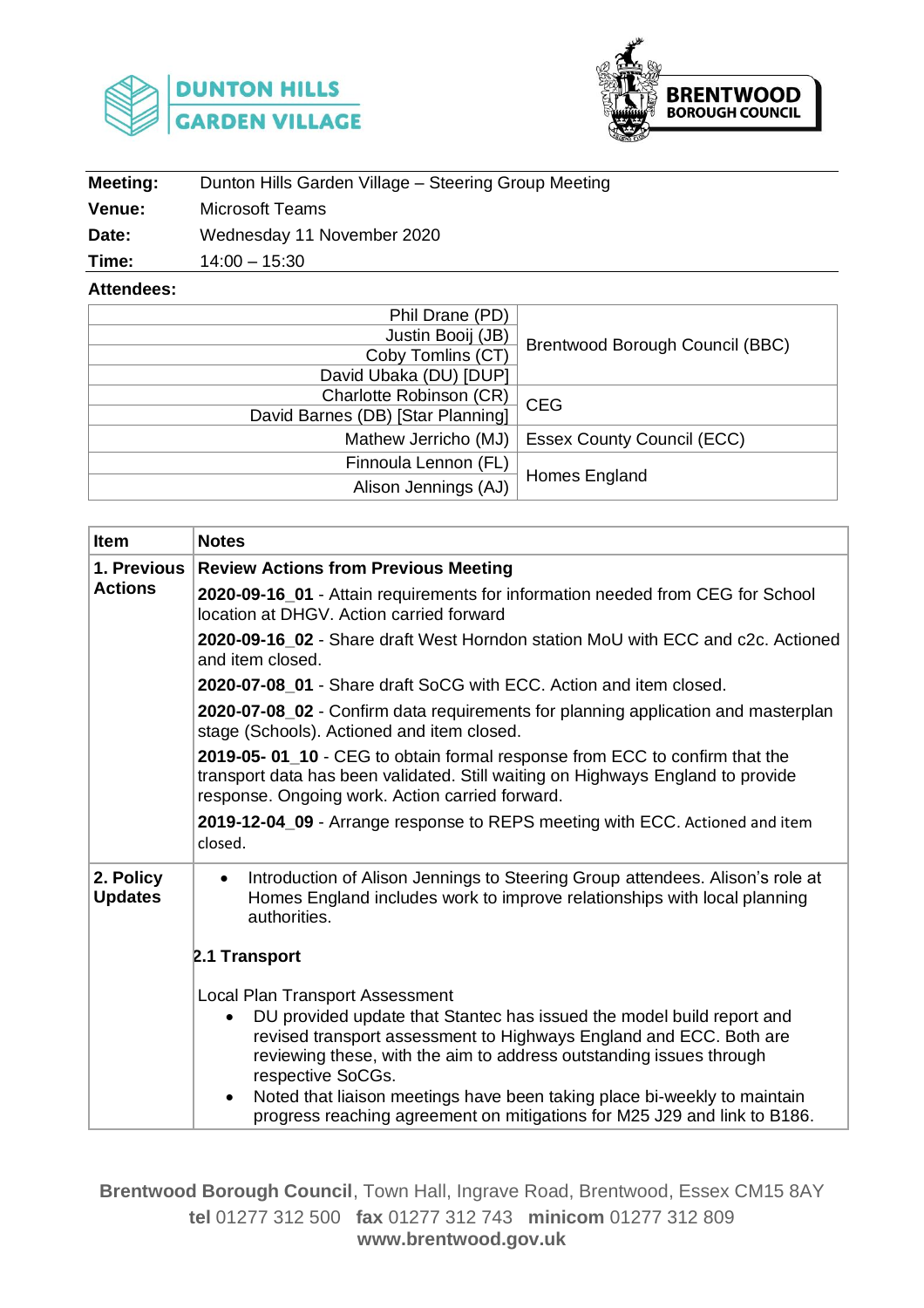| Attendees include BBC, ECC, Highways England, Lower Thames Crossing,<br>and representatives delivering Brentwood Enterprise Park.<br>DU noted that the main outstanding issue to finalise is J29 works costing.<br>Further detail has been provided by St Modwen, BBC is chasing Stantec for<br>final costings. DU noted that the final costs are unlikely to result in increases<br>to the IDP given the cautious estimates made to date.<br>MJ noted ECC colleagues are going through it this week. MJ noted that there<br>$\bullet$<br>are weekly meetings with BBC on SofCG are ongoing, all are working<br>towards a common position ahead of hearing sessions. MJ noted that the<br>hearing statements submitted to the inspector reflect the current position.                                                                                                                                                                               |
|-----------------------------------------------------------------------------------------------------------------------------------------------------------------------------------------------------------------------------------------------------------------------------------------------------------------------------------------------------------------------------------------------------------------------------------------------------------------------------------------------------------------------------------------------------------------------------------------------------------------------------------------------------------------------------------------------------------------------------------------------------------------------------------------------------------------------------------------------------------------------------------------------------------------------------------------------------|
| West Horndon Station MoU<br>DU noted that the MoU has been circulated, PD took an action to follow up<br>$\bullet$<br>meeting with all parties.<br>DU noted that the station options and interchange have been designed for<br>stage 3. Next step is to understand what gets delivered at what stage.                                                                                                                                                                                                                                                                                                                                                                                                                                                                                                                                                                                                                                               |
| <b>CEG DHGV Transport</b><br>DB noted that CEG have had a response from Highways England in response<br>to Paramics modelling and there is a clear path to resolve. DB noted that the<br>examination preparation is taking priority.<br>DB noted that CEG are in the process of preparing a SoCG with ECC to<br>agree position on mobility plan position. DB noted CEG will send next week.                                                                                                                                                                                                                                                                                                                                                                                                                                                                                                                                                         |
| 2.2 Local Plan Update<br>CT updated on examination progress. All documents have been published<br>online at www.brentwood.gov.uk/examination.                                                                                                                                                                                                                                                                                                                                                                                                                                                                                                                                                                                                                                                                                                                                                                                                       |
| <b>Hearing Sessions</b><br>• Hearing statements are currently being prepared with submission date for<br>week 1 sessions due 10 November.<br>Week 1 hearing sessions due to start on Tuesday 1 to Friday 4 December<br>$\bullet$<br>with reserve day on Friday 11 December.<br>Weeks 2 & 3 MIQs were issued on 30 October. Hearing statements due to<br>be submitted on 15 December. Sessions to take place in February 2021<br>(2nd to 5th & 9th to 12th) with reserve days on 24 & 25 February.                                                                                                                                                                                                                                                                                                                                                                                                                                                   |
| <b>Statements of Common Grounds</b><br>CT noted that SoCG are in progress including local authorities and statutory<br>authorities. Meetings with Basildon are on Friday (13 <sup>th</sup> ) and meeting next<br>week with Thurrock.<br>ECC SoCG is as above.<br>$\bullet$<br>CT noted that BBC are in the process of agreeing the Heritage Impact<br>$\bullet$<br>Assessment with Historic England in response to their representations on<br>DHGV specifically. FL asked when this was raised, and CT noted it was<br>raised as an issue recently with the addendum Regulation 19 changes. CT<br>noted the findings are consistent with work undertaken through Development<br>Management and Framework Masterplan Document (FMD) process, however<br>this work fills the gap on evidence and adds richness to the evidence base. In<br>principle Historic England are happy with the findings and BBc would continue<br>to work to agree a SoCG. |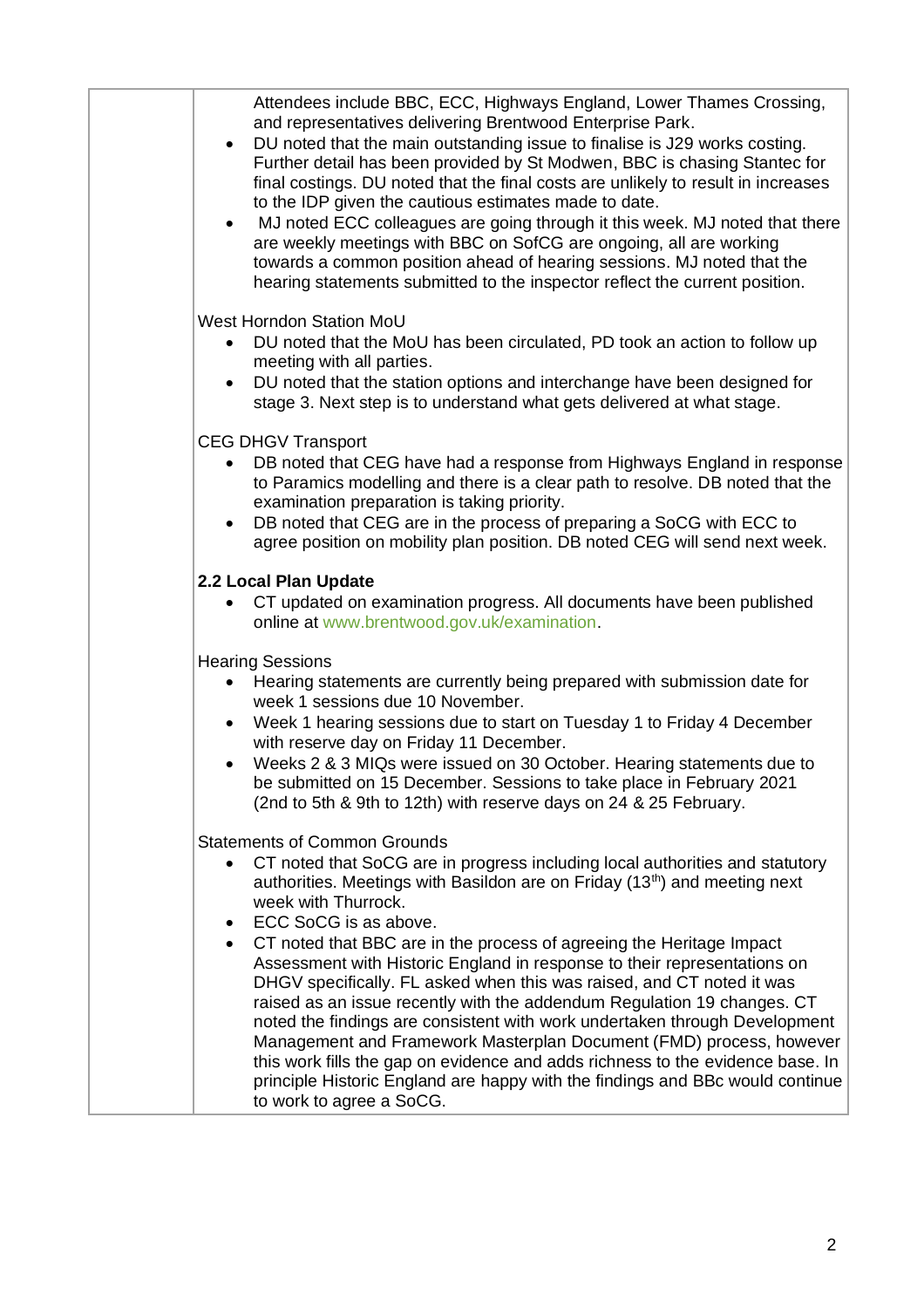|                                           | 2.3 SPD / Co-Design<br>CT provided update that the as a result of further work including market<br>testing workshop and Heritage Impact Assessment, the formal consultation of<br>the SPD will begin in early 2021, following the first hearing sessions.<br>MJ and FL questioned purpose of market testing workshop and CT noted it<br>$\bullet$<br>was organised (Date TBC) in response to stakeholder feedback and a gap in<br>feedback from developers on the SPD process so far. CR noted that<br>landowners wanted to ensure the SPD could be delivered and tested,<br>particularly in relation to changes proposed through the SPD such as density<br>increases.                                                                                                                                        |
|-------------------------------------------|----------------------------------------------------------------------------------------------------------------------------------------------------------------------------------------------------------------------------------------------------------------------------------------------------------------------------------------------------------------------------------------------------------------------------------------------------------------------------------------------------------------------------------------------------------------------------------------------------------------------------------------------------------------------------------------------------------------------------------------------------------------------------------------------------------------|
| 3. Delivery<br><b>Phase</b>               | 3.1 BBC - Overview of recent events<br><b>Built Environment Network presentation</b><br>CT noted that BBC presented at BEN conference for Garden Communities as<br>did Jon Allen (CEG) and it was well received.<br><b>Landowner Meeting</b><br>CT noted that an update presentation was presented to landowners and was<br>a positive meeting. It largely updated on the SPD and local plan status.<br>3.2 BBC - Overview of upcoming events<br>• CT noted upcoming events, including:<br>Project Delivery Board (19 November) which will provide an update<br>similar to the last Steering Group meeting.<br><b>Hearing Sessions</b><br>$\circ$<br><b>Consultation for SPD</b><br>$\circ$                                                                                                                    |
|                                           | 3.3 General Project Plan Update (and comments)<br>CT noted this has been circulated and MJ noted that row 5 (transport) needs<br>checking and reflecting current position. CT took action to review and<br>redistribute.                                                                                                                                                                                                                                                                                                                                                                                                                                                                                                                                                                                       |
| 4. General<br>Programme<br><b>Updates</b> | 4.1 Development Management - General Update<br>JB noted that the PPA is being updated to amend the application timings.<br>This includes submission of Outline Planning Application (OPA) in Q2 2021<br>with a decision notice to be provided by March 2022.<br>FL question is OPA would be for the entire allocation and JB noted it is only<br>$\bullet$<br>for CEG controlled land which is approximately 87%.<br>FL questioned other landowner updates for applications and JB noted that<br>many rely on infrastructure coming forward from CEG, however noted that<br>Crest Nicholson Land (phase 3 part) have a larger landholding into Basildon<br>Borough. DB noted that other landowners control approximately 300 homes<br>and 1ha of employment land.<br><b>4.2 Homes England Capacity Funding</b> |
|                                           | FL provided an update that the recommendations are being presented in a<br>board meeting Thursday (12 November) and then will go to the Minister.<br>Homes England are hopeful to provide update to Councils the end of the<br>calendar year. FL to continue to provide updates to CT.                                                                                                                                                                                                                                                                                                                                                                                                                                                                                                                         |